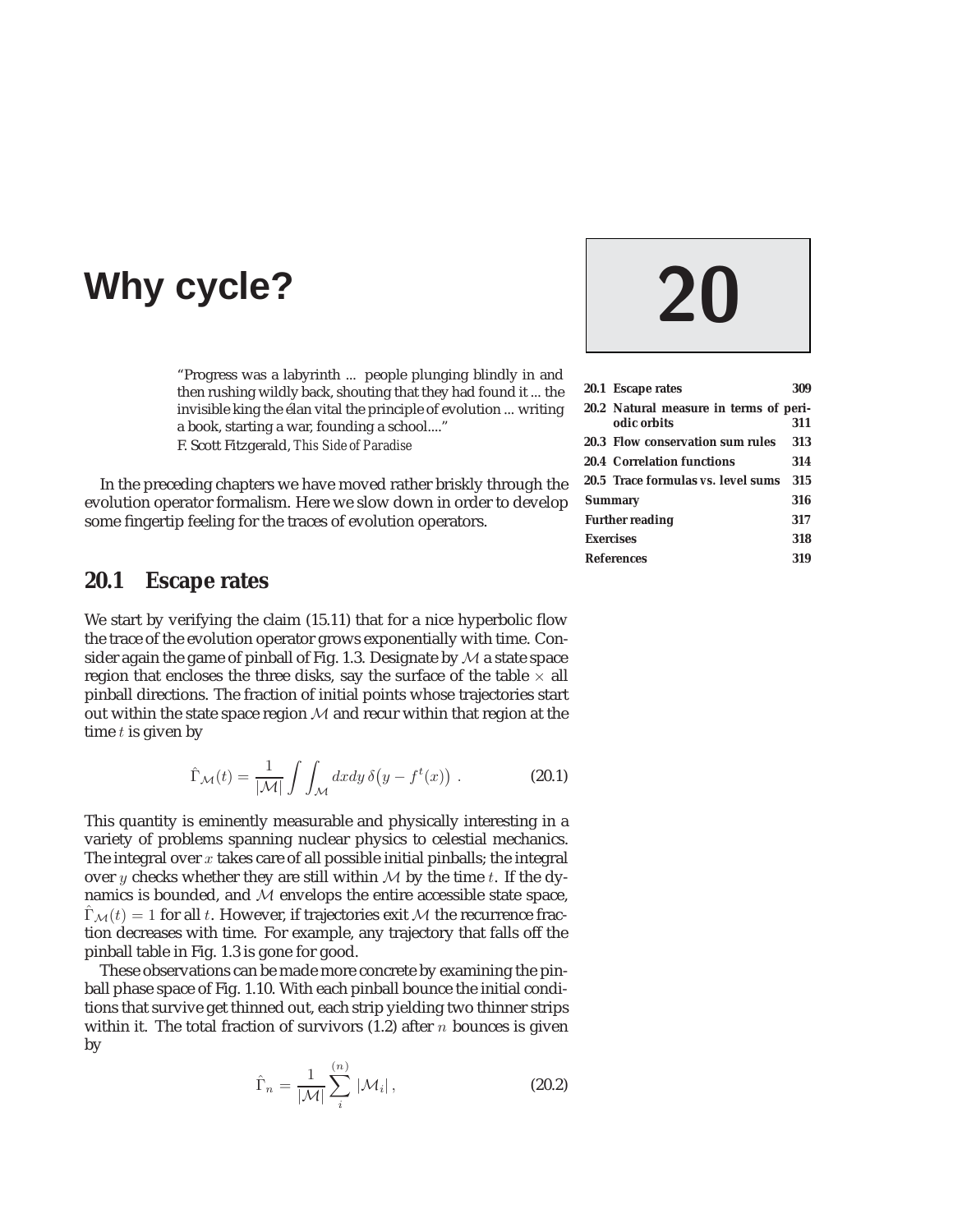where i is a binary label of the ith strip, and  $|\mathcal{M}_i|$  is the area of the ith strip. The phase space volume is preserved by the flow, so the strips of survivors are contracted along the stable eigendirections, and ejected along the unstable eigendirections. As a crude estimate of the number of survivors in the ith strip, assume that the spreading of a ray of trajectories per bounce is given by a factor Λ, the mean value of the expanding eigenvalue of the corresponding fundamental matrix of the flow, and replace  $|\mathcal{M}_i|$  by the phase space strip width estimate  $|\mathcal{M}_i|/|\mathcal{M}| \sim 1/\Lambda_i$ . This estimate of a size of a neighborhood (given already on p. 70) is right in spirit, but not without drawbacks. One problem is that in general the eigenvalues of a fundamental matrix for a finite segment of a trajectory have no invariant meaning; they depend on the choice of coordinates. However, we saw in Chapter 16 that the sizes of neighborhoods are determined by stability eigenvalues of periodic points, and those are invariant under smooth coordinate transformations.

In the approximation  $\hat{\Gamma}_n$  receives  $2^n$  contributions of equal size

$$
\hat{\Gamma}_1 \sim \frac{1}{\Lambda} + \frac{1}{\Lambda}, \cdots, \quad \hat{\Gamma}_n \sim \frac{2^n}{\Lambda^n} = e^{-n(\lambda - h)} = e^{-n\gamma}, \tag{20.3}
$$

up to pre-exponential factors. We see here the interplay of the two key ingredients of chaos first alluded to in Section 1.3.1: the escape rate  $\gamma$ equals local expansion rate (the Lyapunov exponent  $\lambda = \ln \Lambda$ ), minus the rate of global reinjection back into the system (the topological entropy  $h = \ln 2$ ). As we shall see in (??), with correctly defined "entropy" this result is exact.

As at each bounce one loses routinely the same fraction of trajectories, one expects the sum  $(20.2)$  to fall off exponentially with n. More precisely, by the hyperbolicity assumption of Section 16.1.1 the expanding eigenvalue of the fundamental matrix of the flow is exponentially bounded from both above and below,

$$
1 < |\Lambda_{min}| \le |\Lambda(x)| \le |\Lambda_{max}|,
$$
\n(20.4)

and the area of each strip in (20.2) is bounded by  $|\Lambda_{max}^{-n}| \leq |\mathcal{M}_i| \leq$  $|\Lambda_{min}^{-n}|$ . Replacing  $|\mathcal{M}_i|$  in (20.2) by its over (under) estimates in terms of  $|\Lambda_{max}^{min}|$ ,  $|\Lambda_{min}|$  immediately leads to exponential bounds  $(2/|\Lambda_{max}|)^n \le$  $\hat{\Gamma}_n \leq (2/|\Lambda_{min}|)^n$ , i.e.,

$$
\ln|\Lambda_{max}| - \ln 2 \geq -\frac{1}{n}\ln\widehat{\Gamma}_n \geq \ln|\Lambda_{min}| - \ln 2. \tag{20.5}
$$

The argument based on (20.5) establishes only that the sequence  $\gamma_n =$  $-\frac{1}{n}\ln\Gamma_n$  has a lower and an upper bound for any n. In order to prove that  $\gamma_n$  converge to the limit  $\gamma$ , we first show that for hyperbolic systems the sum over survivor intervals (20.2) can be replaced by the sum over periodic orbit stabilities. By (20.4) the size of  $\mathcal{M}_i$  strip can be bounded by the stability  $\Lambda_i$  of *i*th periodic point:

$$
\mathcal{C}_1 \frac{1}{|\Lambda_i|} < \frac{|\mathcal{M}_i|}{|\mathcal{M}|} < \mathcal{C}_2 \frac{1}{|\Lambda_i|},\tag{20.6}
$$

getused - 14jun2006 ChaosBook.org version11.9.2, Aug 21 2007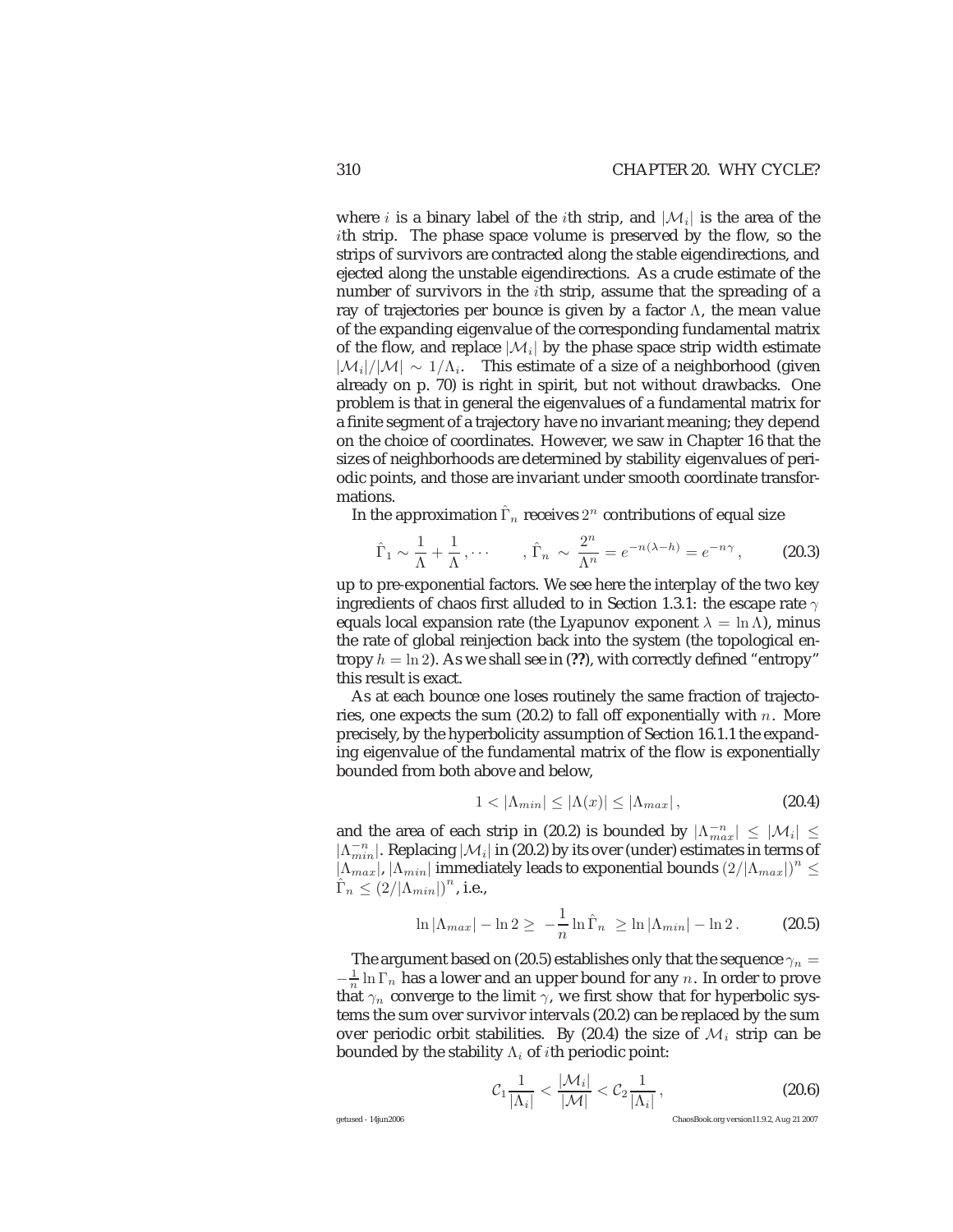for any periodic point i of period n, with constants  $C_i$  dependent on the dynamical system but independent of  $n$ . The meaning of these bounds is that for longer and longer cycles in a system of bounded hyperbolicity, the shrinking of the  $i$ th strip is better and better approximated by the derivatives evaluated on the periodic point within the strip. Hence the survival probability can be bounded close to the cycle point stability sum  $(1)$ 

$$
\hat{\mathcal{C}}_1 \Gamma_n < \sum_i^{\lfloor n/2 \rfloor} \frac{|\mathcal{M}_i|}{|\mathcal{M}|} < \hat{\mathcal{C}}_2 \Gamma_n \quad , \tag{20.7}
$$

where  $\Gamma_n = \sum_i^{(n)} 1/|\Lambda_i|$  is the asymptotic trace sum (16.26). In this way we have established that for hyperbolic systems the survival probability sum (20.2) can be replaced by the periodic orbit sum (16.26).

We conclude that for hyperbolic, locally unstable flows the fraction (20.1) of initial x whose trajectories remain trapped within  $M$  up to time  $t$  is expected to decay exponentially,

$$
\Gamma_{\mathcal{M}}(t) \,\,\propto\,\,e^{-\gamma t}\,,
$$

where  $\gamma$  is the asymptotic *escape rate* defined by

$$
\gamma = -\lim_{t \to \infty} \frac{1}{t} \ln \Gamma_{\mathcal{M}}(t).
$$
 (20.8)

### **20.2 Natural measure in terms of periodic orbits**

We now refine the reasoning of Section 20.1. Consider the trace (16.7) in the asymptotic limit (16.25):

$$
\operatorname{tr} \mathcal{L}^n = \int dx \, \delta(x - f^n(x)) \, e^{\beta A^n(x)} \approx \sum_i^{(n)} \frac{e^{\beta A^n(x_i)}}{|\Lambda_i|}.
$$

The factor  $1/|\Lambda_i|$  was interpreted in (20.2) as the area of the *i*th phase space strip. Hence tr $\mathcal{L}^n$  is a discretization of the *integral*  $\int dx e^{\beta A^n(x)}$ approximated by a tessellation into strips centered on periodic points  $x_i$ , Fig. 1.12, with the volume of the *i*th neighborhood given by estimate  $|\mathcal{M}_i| \sim 1/|\Lambda_i|$ , and  $e^{\beta A^n(x)}$  estimated by  $e^{\beta A^n(x_i)}$ , its value at the ith periodic point. If the symbolic dynamics is a complete, any rectangle  $[s_{-m} \cdots s_0 \cdot s_1 s_2 \cdots s_n]$  of Section 11.4.1 always contains the cycle point  $\overline{s_{-m} \cdots s_0 s_1 s_2 \cdots s_n}$ ; hence even though the periodic points are of measure zero (just like rationals in the unit interval), they are dense on the non-wandering set. Equipped with a measure for the associated rectangle, periodic orbits suffice to cover the entire non-wandering set. The average of  $e^{\beta A^n}$  evaluated on the non-wandering set is therefore

ChaosBook.org version11.9.2, Aug 21 2007 getused - 14jun2006

20.1, page 318 14.4, page 221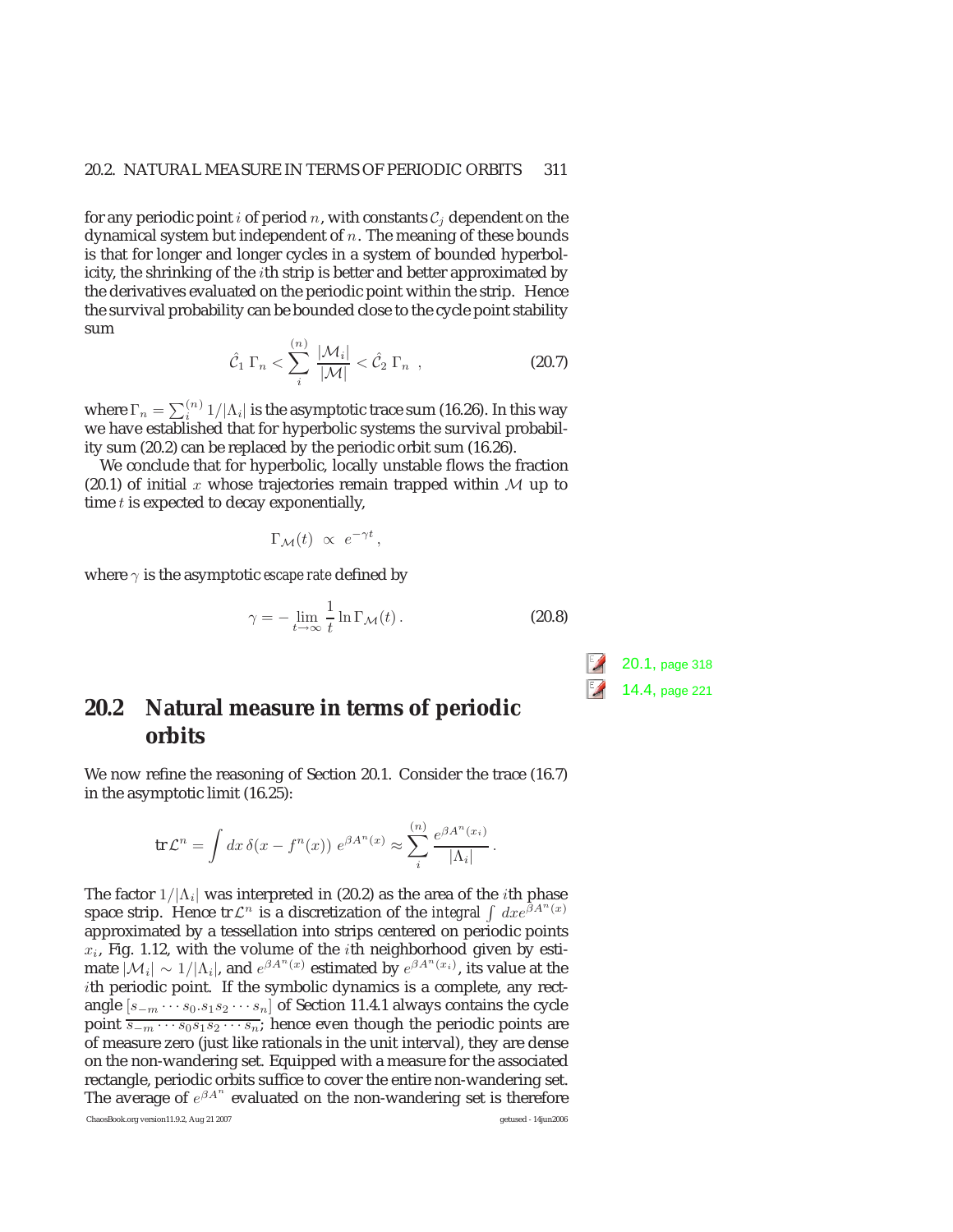given by the trace, properly normalized so  $\langle 1 \rangle = 1$ :

$$
\left\langle e^{\beta A^n} \right\rangle_n \approx \frac{\sum_i^{(n)} e^{\beta A^n(x_i)}/|\Lambda_i|}{\sum_i^{(n)} 1/|\Lambda_i|} = \sum_i^{(n)} \mu_i e^{\beta A^n(x_i)}.
$$
 (20.9)

Here μ<sup>i</sup> is the *normalized natural measure*

$$
\sum_{i}^{(n)} \mu_i = 1, \qquad \mu_i = e^{n\gamma} / |\Lambda_i|, \qquad (20.10)
$$

correct both for the closed systems as well as the open systems of Section 15.1.3.

Unlike brute numerical slicing of the integration space into an arbitrary lattice (for a critique, see Section 14.3), the periodic orbit theory is smart, as it automatically partitions integrals by the intrinsic topology of the flow, and assigns to each tile the invariant natural measure  $\mu_i$ .

#### **20.2.1 Unstable periodic orbits are dense**

(L. Rondoni and P. Cvitanović)

Our goal in Section 15.1 was to evaluate the space and time averaged expectation value (15.9). An average over all periodic orbits can accomplish the job only if the periodic orbits fully explore the asymptotically accessible state space.

Why should the unstable periodic points end up being dense? The cycles are intuitively expected to be *dense* because on a connected chaotic set a typical trajectory is expected to behave ergodically, and pass infinitely many times arbitrarily close to any point on the set, including the initial point of the trajectory itself. The argument is more or less the following. Take a partition of  $M$  in arbitrarily small regions, and consider particles that start out in region  $\mathcal{M}_i$ , and return to it in n steps after some peregrination in state space. In particular, a particle might return a little to the left of its original position, while a close neighbor might return a little to the right of its original position. By assumption, the flow is continuous, so generically one expects to be able to gently move the initial point in such a way that the trajectory returns precisely to the initial point, i.e., one expects a periodic point of period  $n$  in cell  $i$ . As we diminish the size of regions  $\mathcal{M}_i$ , aiming a trajectory that returns to  $\mathcal{M}_i$  becomes increasingly difficult. Therefore, we are guaranteed that unstable orbits of larger and larger period are densely interspersed in the asymptotic non-wandering set.

The above argument is heuristic, by no means guaranteed to work, and it must be checked for the particular system at hand. A variety of ergodic but insufficiently mixing counter-examples can be constructed - the most familiar being a quasiperiodic motion on a torus.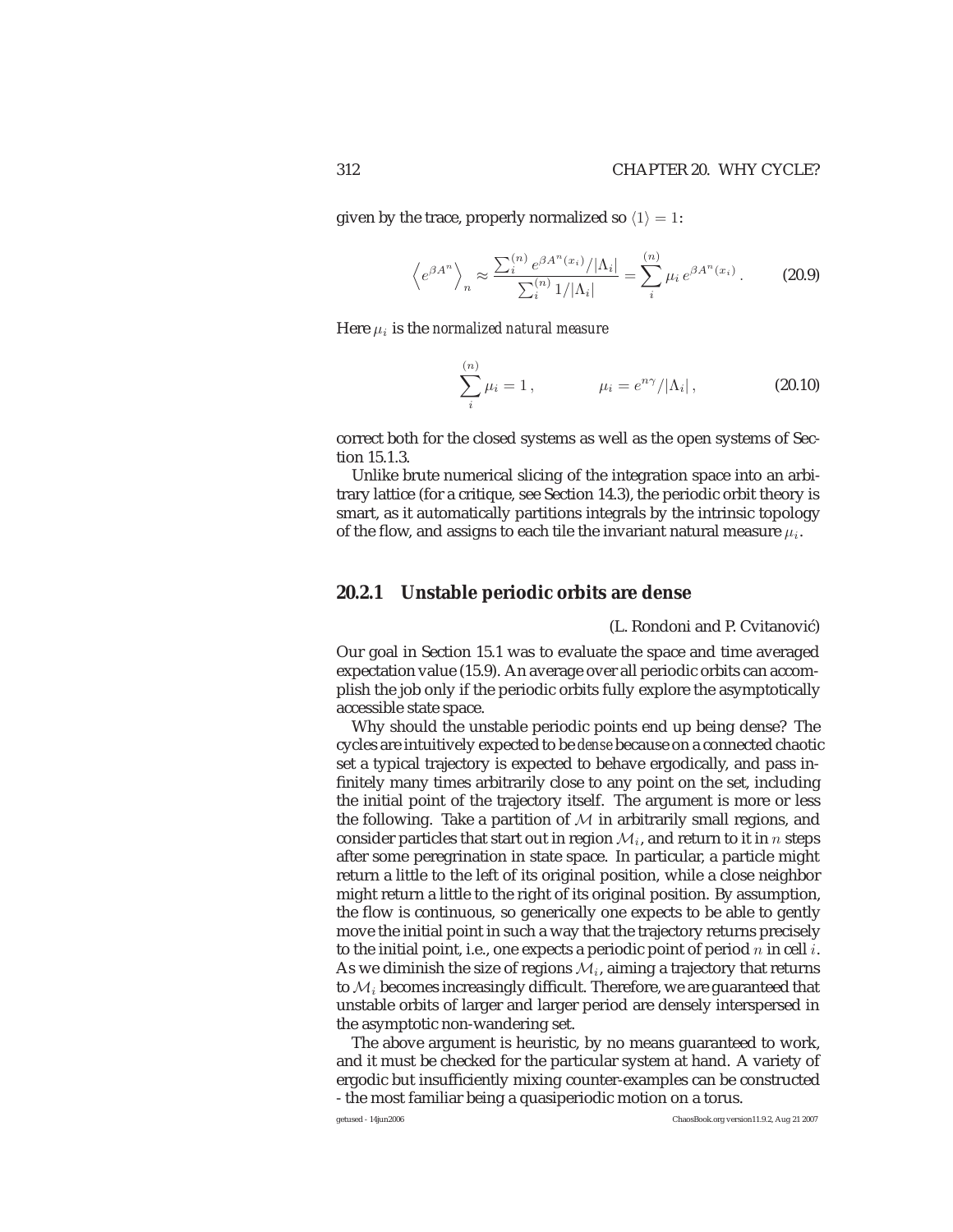#### **20.3 Flow conservation sum rules**

If the dynamical system is bounded, all trajectories remain confined for all times, escape rate (20.8) vanishes  $\gamma = -s_0 = 0$ , and the leading eigenvalue of the Perron-Frobenius operator (14.10) is simply  $\exp(-t\gamma)$  = 1. Conservation of material flow thus implies that for bound flows cycle expansions of dynamical zeta functions and spectral determinants satisfy exact *flow conservation* sum rules:

$$
1/\zeta(0,0) = 1 + \sum_{\pi}^{\prime} \frac{(-1)^k}{|\Lambda_{p_1} \cdots \Lambda_{p_k}|} = 0
$$
  

$$
F(0,0) = 1 - \sum_{n=1}^{\infty} c_n(0,0) = 0
$$
 (20.11)

obtained by setting  $s = 0$  in (18.15), (18.16) cycle weights  $t_p = e^{-sT_p}/|\Lambda_p| \rightarrow$  $1/|\Lambda_p|$ . These sum rules depend neither on the cycle periods  $T_p$  nor on the observable  $a(x)$  under investigation, but only on the cycle stabilities  $\Lambda_{p,1}$ ,  $\Lambda_{p,2}$ ,  $\cdots$ ,  $\Lambda_{p,d}$ , and their significance is purely geometric: they are a measure of how well periodic orbits tessellate the state space. Conservation of material flow provides the first and very useful test of the quality of finite cycle length truncations, and is something that you should always check first when constructing a cycle expansion for a bounded flow.

The trace formula version of the flow conservation flow sum rule comes in two varieties, one for the maps, and another for the flows. By flow conservation the leading eigenvalue is  $s_0 = 0$ , and for maps (18.14) yields

$$
\text{tr }\mathcal{L}^n = \sum_{i \in \text{Fix } f^n} \frac{1}{|\det (1 - M^n(x_i))|} = 1 + e^{s_1 n} + \dots \quad (20.12)
$$

For flows one can apply this rule by grouping together cycles from  $t =$  $T$  to  $t=T+\Delta T$ 

$$
\frac{1}{\Delta T} \sum_{p,r}^{T \le rT_p \le T + \Delta T} \frac{T_p}{\left|\det\left(1 - M_p^r\right)\right|} = \frac{1}{\Delta T} \int_T^{T + \Delta T} dt \left(1 + e^{s_1 t} + \ldots\right)
$$

$$
= 1 + \frac{1}{\Delta T} \sum_{\alpha=1}^{\infty} \frac{e^{s_\alpha T}}{s_\alpha} \left(e^{s_\alpha \Delta T} - 1\right) \approx 1 + e^{s_1 T} \tag{20.13}
$$

As is usual for the the fixed level trace sums, the convergence of (20.12) is controled by the gap between the leading and the next-to-leading eigenvalues of the evolution operator.

ChaosBook.org version11.9.2, Aug 21 2007 getused - 14jun2006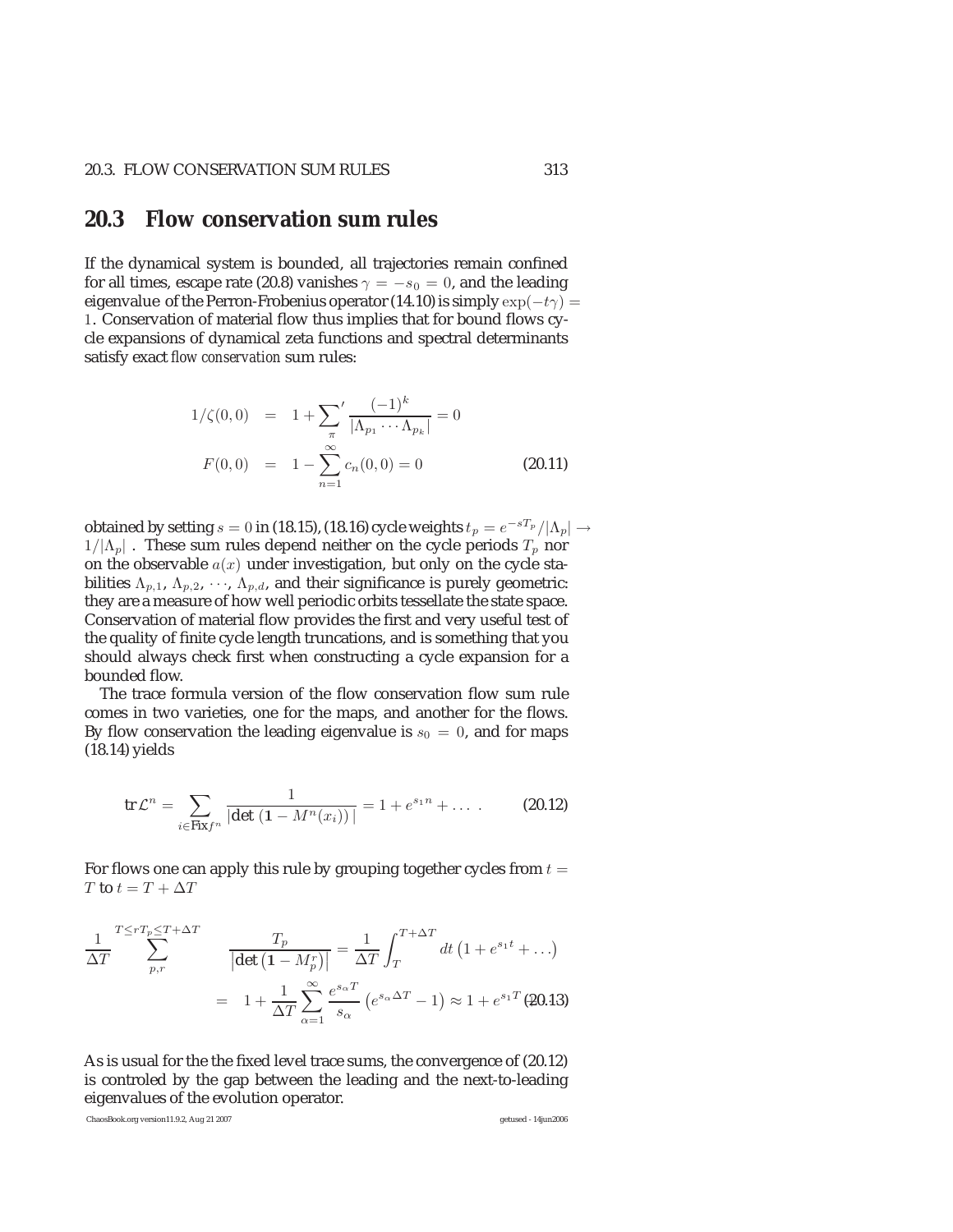#### **20.4 Correlation functions**

The *time correlation function*  $C_{AB}(t)$  of two observables A and B along the trajectory  $x(t) = f^t(x_0)$  is defined as

$$
C_{AB}(t;x_0) = \lim_{T \to \infty} \frac{1}{T} \int_0^T d\tau A(x(\tau + t)) B(x(\tau)), \qquad x_0 = x(20)14
$$

If the system is ergodic, with invariant continuous measure  $\rho_0(x)dx$ , then correlation functions do not depend on  $x_0$  (apart from a set of zero measure), and may be computed by a state space average as well

$$
C_{AB}(t) = \int_{\mathcal{M}} dx_0 \, \rho_0(x_0) A(f^t(x_0)) B(x_0) \,. \tag{20.15}
$$

For a chaotic system we expect that time evolution will loose the information contained in the initial conditions, so that  $C_{AB}(t)$  will approach the *uncorrelated* limit  $\langle A \rangle \cdot \langle B \rangle$ . As a matter of fact the asymptotic decay of correlation functions

$$
\hat{C}_{AB} := C_{AB} - \langle A \rangle \langle B \rangle \tag{20.16}
$$

for any pair of observables coincides with the definition of *mixing*, a fundamental property in ergodic theory. We now assume  $\langle B \rangle = 0$  (otherwise we may define a new observable by  $B(x) - \langle B \rangle$ ). Our purpose is now to connect the asymptotic behavior of correlation functions with the spectrum of the Perron-Frobenius operator  $\mathcal{L}$ . We can write (20.15) as

$$
\tilde{C}_{AB}(t) = \int_{\mathcal{M}} dx \int_{\mathcal{M}} dy A(y) B(x) \rho_0(x) \delta(y - f^t(x)),
$$

and recover the evolution operator

$$
\tilde{C}_{AB}(t) = \int_{\mathcal{M}} dx \int_{\mathcal{M}} dy \, A(y) \mathcal{L}^t(y, x) B(x) \rho_0(x)
$$

We recall that in Section 14.1 we showed that  $\rho(x)$  is the eigenvector of  $\mathcal L$  corresponding to probability conservation

$$
\int_{\mathcal{M}} dy \, \mathcal{L}^t(x, y) \rho(y) = \rho(x) \, .
$$

Now, we can expand the  $x$  dependent part in terms of the eigenbasis of  $\mathcal{L}$ : ∞

$$
B(x)\rho_0(x) = \sum_{\alpha=0}^{\infty} c_{\alpha}\rho_{\alpha}(x),
$$

where  $\rho_0(x)$  is the natural measure. Since the average of the left hand side is zero the coefficient  $c_0$  must vanish. The action of  $\mathcal L$  then can be written as

$$
\tilde{C}_{AB}(t) = \sum_{\alpha \neq 0} e^{-s_{\alpha}t} c_{\alpha} \int_{\mathcal{M}} dy \, A(y) \rho_{\alpha}(y). \tag{20.17}
$$

getused - 14jun2006 ChaosBook.org version11.9.2, Aug 21 2007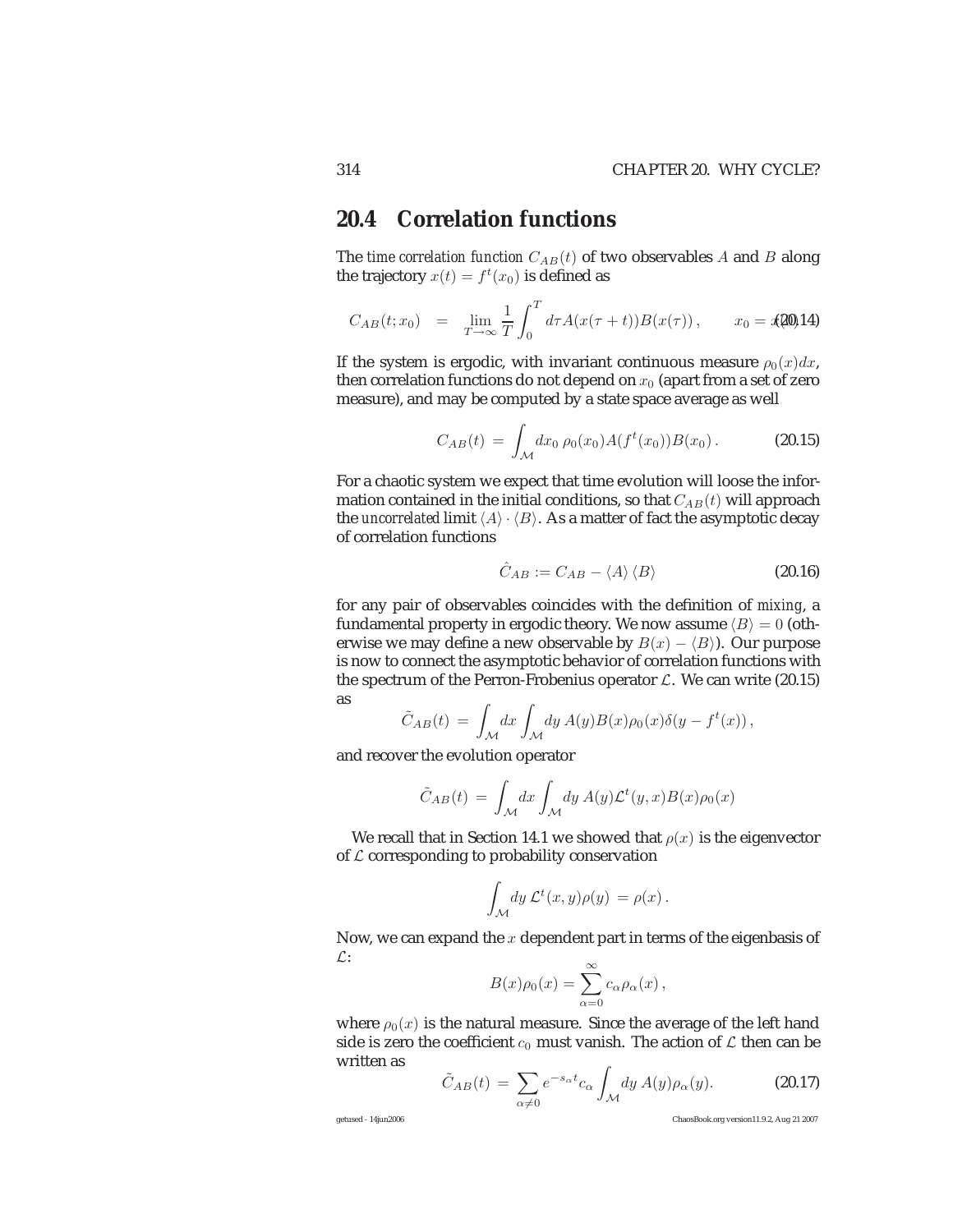#### 20.5. TRACE FORMULAS *VS.* LEVEL SUMS 315

.2, page 318 We see immediately that if the spectrum has a *gap*, i.e., if the second largest leading eigenvalue is isolated from the largest eigenvalue ( $s_0 =$ 0) then (20.17) implies *exponential* decay of correlations

$$
\tilde{C}_{AB}(t) \sim e^{-\nu t}.
$$

The correlation decay rate  $\nu = s_1$  then depends only on intrinsic properties of the dynamical system (the position of the next-to-leading eigenvalue of the Perron-Frobenius operator), while the choice of a particular observable influences only the prefactor.

Correlation functions are often accessible from time series measurable in laboratory experiments and numerical simulations: moreover they are linked to transport exponents.

#### **20.5 Trace formulas** *vs.* **level sums**

Trace formulas (16.10) and (16.23) diverge precisely where one would like to use them, at s equal to eigenvalues  $s_{\alpha}$ . Instead, one can proceed as follows; according to (16.27) the "level" sums (all symbol strings of length *n*) are asymptotically going like  $e^{s_0 n}$ 

$$
\sum_{i \in \text{Fix} f^n} \frac{e^{\beta A^n(x_i)}}{|\Lambda_i|} \to e^{s_0 n},
$$

so an *n*th order estimate  $s_{(n)}$  of the leading eigenvalue is given by

$$
1 = \sum_{i \in \text{Fix} f^n} \frac{e^{\beta A^n(x_i)} e^{-s_{(n)}n}}{|\Lambda_i|}
$$
 (20.18)

which generates a "normalized measure". The difficulty with estimating this  $n \to \infty$  limit is at least twofold:

1. due to the exponential growth in number of intervals, and the exponential decrease in attainable accuracy, the maximal  $n$  attainable experimentally or numerically is in practice of order of something between 5 to 20.

2. the pre-asymptotic sequence of finite estimates  $s_{(n)}$  is not unique, because the sums  $\Gamma_n$  depend on how we define the escape region, and because in general the areas  $\mathcal{M}_i$  in the sum (20.2) should be weighted by the density of initial conditions  $x_0$ . For example, an overall measuring unit rescaling  $\mathcal{M}_i \rightarrow \alpha \mathcal{M}_i$  introduces  $1/n$  corrections in  $s_{(n)}$  defined by the log of the sum (20.8):  $s(n) \to s(n) - \ln \alpha/n$ . This can be partially fixed by defining a level average

$$
\left\langle e^{\beta A(s)} \right\rangle_{(n)} := \sum_{i \in \text{Fix} f^n} \frac{e^{\beta A^n(x_i)} e^{sn}}{|\Lambda_i|}
$$
 (20.19)

and requiring that the ratios of successive levels satisfy

$$
1 = \frac{\left\langle e^{\beta A(s_{(n)})} \right\rangle_{(n+1)}}{\left\langle e^{\beta A(s_{(n)})} \right\rangle_{(n)}}.
$$

ChaosBook.org version11.9.2, Aug 21 2007 getused - 14jun2006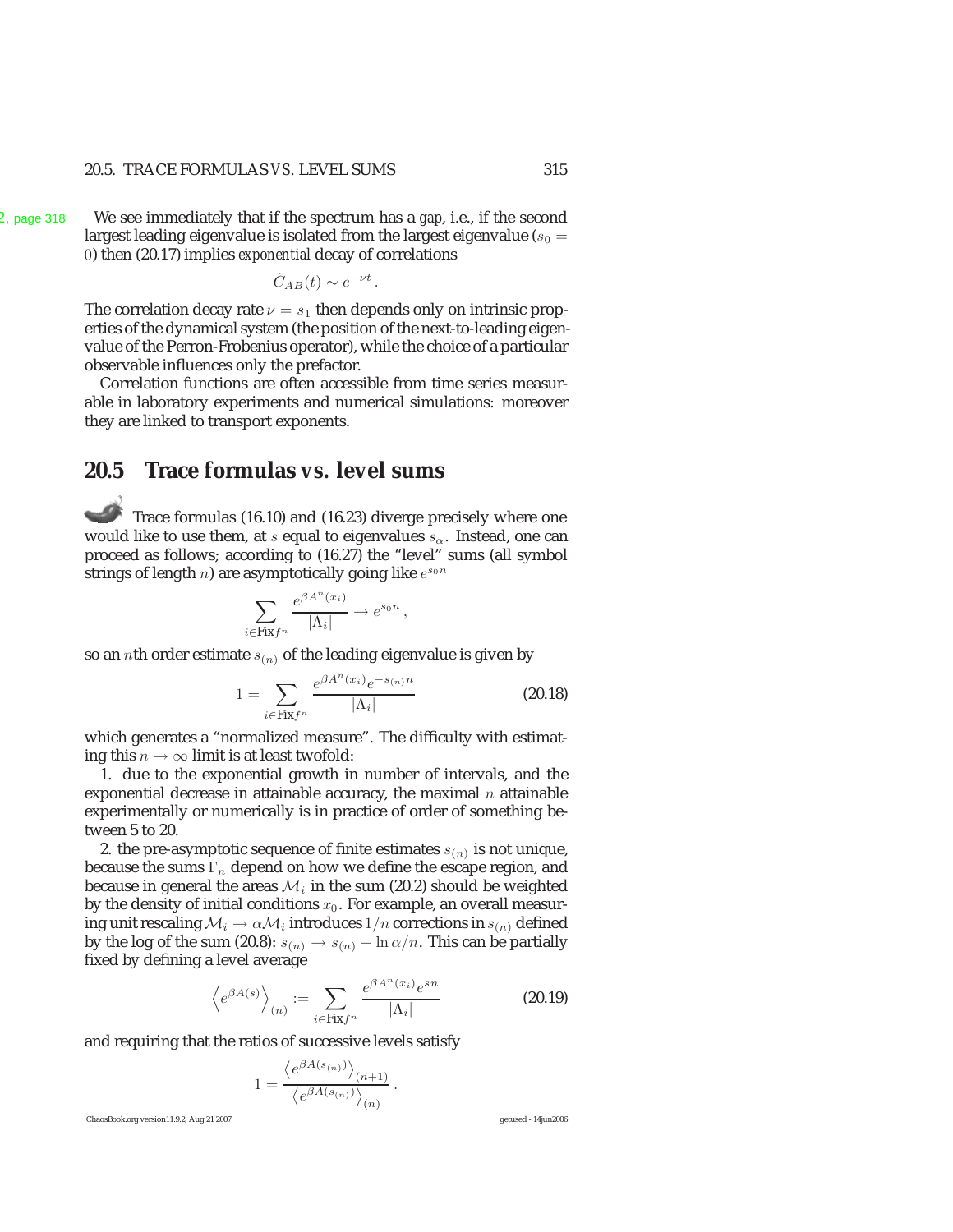This avoids the worst problem with the formula (20.18), the inevitable  $1/n$  corrections due to its lack of rescaling invariance. However, even though much published pondering of "chaos" relies on it, there is no need for such gymnastics: the dynamical zeta functions and spectral determinants are already invariant not only under linear rescalings, but under *all* smooth nonlinear conjugacies  $x \to h(x)$ , and require no  $n \to \infty$  extrapolations to asymptotic times. Comparing with the cycle expansions (18.7) we see what the difference is; while in the level sum approach we keep increasing exponentially the number of terms with no reference to the fact that most are already known from shorter estimates, in the cycle expansions short terms dominate, longer ones enter only as exponentially small corrections.

The beauty of the trace formulas is that they are coordinatization **independent:** both  $|\det(\mathbf{1} - M_p)| = |\det(\mathbf{1} - M^{T_p}(x))|$  and  $e^{\beta A_p} =$  $e^{\beta A^{T_p}(x)}$  contribution to the cycle weight  $t_p$  are independent of the starting periodic point point x. For the fundamental matrix  $M_n$  this follows from the chain rule for derivatives, and for  $e^{\beta A_p}$  from the fact that the integral over  $e^{\beta A^t(x)}$  is evaluated along a closed loop. In addition,  $|\text{det}(\mathbf{1} - M_p)|$  is invariant under smooth coordinate transformations.

#### **Summary**

We conclude this chapter by a general comment on the relation of the finite trace sums such as (20.2) to the spectral determinants and dynamical zeta functions. One might be tempted to believe that given a deterministic rule, a sum like (20.2) could be evaluated to any desired precision. For short finite times this is indeed true: every region  $\mathcal{M}_i$ in (20.2) can be accurately delineated, and there is no need for fancy theory. However, if the dynamics is unstable, local variations in initial conditions grow exponentially and in finite time attain the size of the system. The difficulty with estimating the  $n \to \infty$  limit from (20.2) is then at least twofold:

1. due to the exponential growth in number of intervals, and the exponential decrease in attainable accuracy, the maximal  $n$  attainable experimentally or numerically is in practice of order of something between 5 to 20;

2. the pre-asymptotic sequence of finite estimates  $\gamma_n$  is not unique, because the sums  $\hat{\Gamma}_n$  depend on how we define the escape region, and because in general the areas  $|\mathcal{M}_i|$  in the sum (20.2) should be weighted by the density of initial  $x_0$ .

In contrast, the dynamical zeta functions and spectral determinants are invariant under *all* smooth nonlinear conjugacies  $x \to h(x)$ , not only linear rescalings, and require no  $n \to \infty$  extrapolations.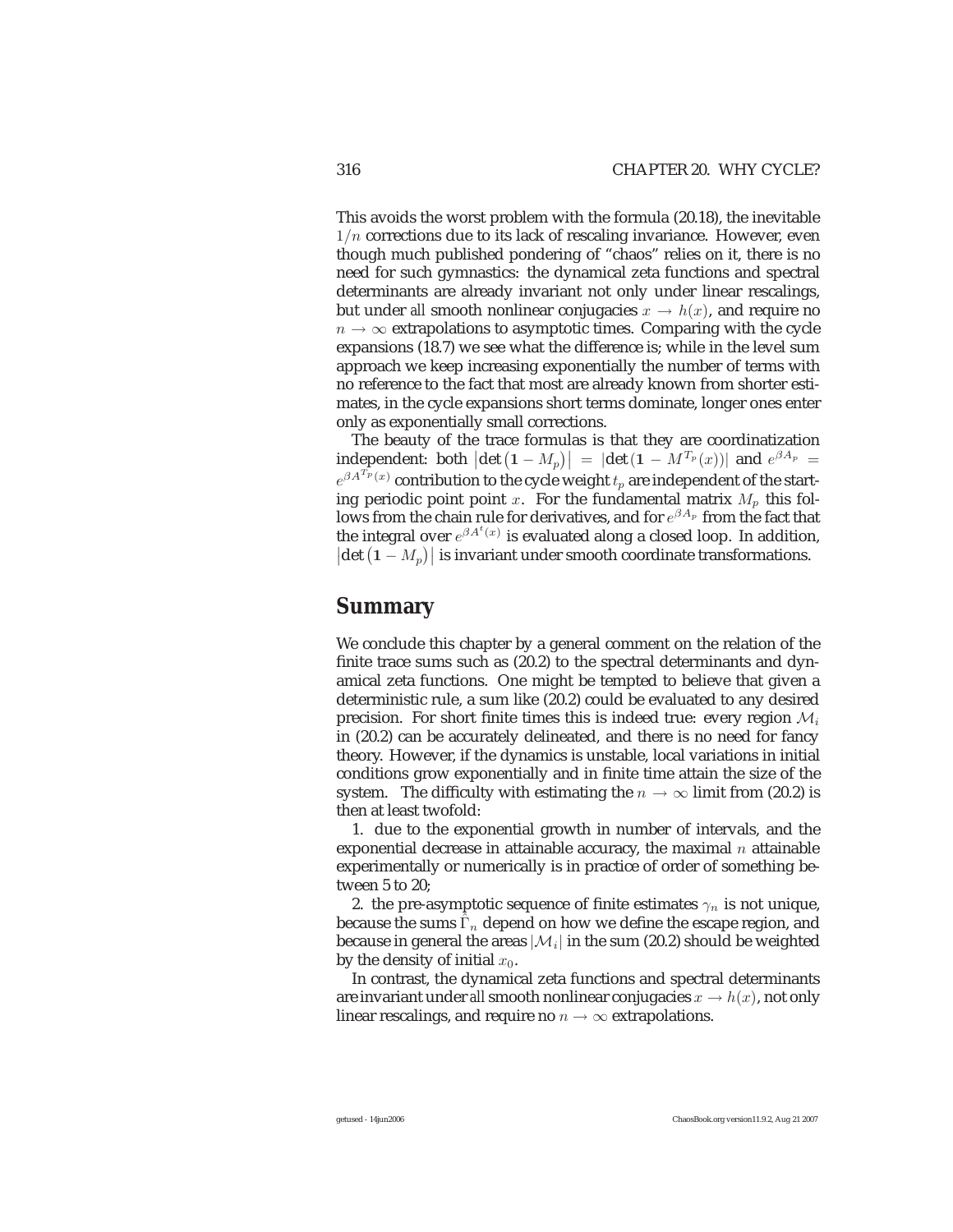#### **Further reading**

**Nonhyperbolic measures.**  $\mu_i = 1/|\Lambda_i|$  is the natural measure only for the strictly hyperbolic systems. For nonhyperbolic systems, the measure might develop cusps. For example, for Ulam type maps (unimodal maps with quadratic critical point mapped onto the "left" unstable fixed point  $x_0$ , discussed in more detail in Chapter 22), the measure develops a square-root singularity on the  $\overline{0}$  cycle:

$$
\mu_0 = \frac{1}{|\Lambda_0|^{1/2}} \ . \tag{20.20}
$$

The thermodynamics averages are still expected to converge in the "hyperbolic" phase where the positive entropy of unstable orbits dominates over the marginal orbits, but they fail in the "non-hyperbolic" phase. The general case remains unclear [22, **?**, **?**, **?**].

**Trace formula periodic orbit averaging.** The cycle averaging formulas are not the first thing that one would intuitively write down; the approximate trace formulas are more accessibly heuristically. The trace formula averaging (20.13) seems to have be discussed for the first time by Hannay and Ozorio de Almeida [**?**, 11]. Another novelty of the cycle averaging formulas and one of their main virtues, in contrast to the explicit analytic results such as those of Ref. [4], is that their evaluation *does not* require any explicit construction of the (coordinate dependent)

eigenfunctions of the Perron-Frobenius operator (i.e., the natural measure  $\rho_0$ ).

**Role of noise in dynamical systems.** In any physical application the dynamics is always accompanied by additional external noise. The noise can be characterized by its strength  $\sigma$  and distribution. Lyapunov exponents, correlation decay and dynamo rate can be defined in this case the same way as in the deterministic case. You might fear that noise completely destroys the results derived here. However, one can show that the deterministic formulas remain valid to accuracy comparable with noise width if the noise level is small. A small level of noise even helps as it makes the dynamics more ergodic, with deterministically non-communicating parts of the state space now weakly connected due to the noise, making periodic orbit theory applicable to non-ergodic systems. For small amplitude noise one can expand

$$
\overline{a} = \overline{a}_0 + \overline{a_1} \sigma^2 + \overline{a_2} \sigma^4 + \dots,
$$

around the deterministic averages  $a_0$ . The expansion coefficients  $\overline{a_1}, \overline{a_2}, \dots$  can also be expressed via periodic orbit formulas. The calculation of these coefficients is one of the challenges facing periodic orbit theory, discussed in Refs. [5–7].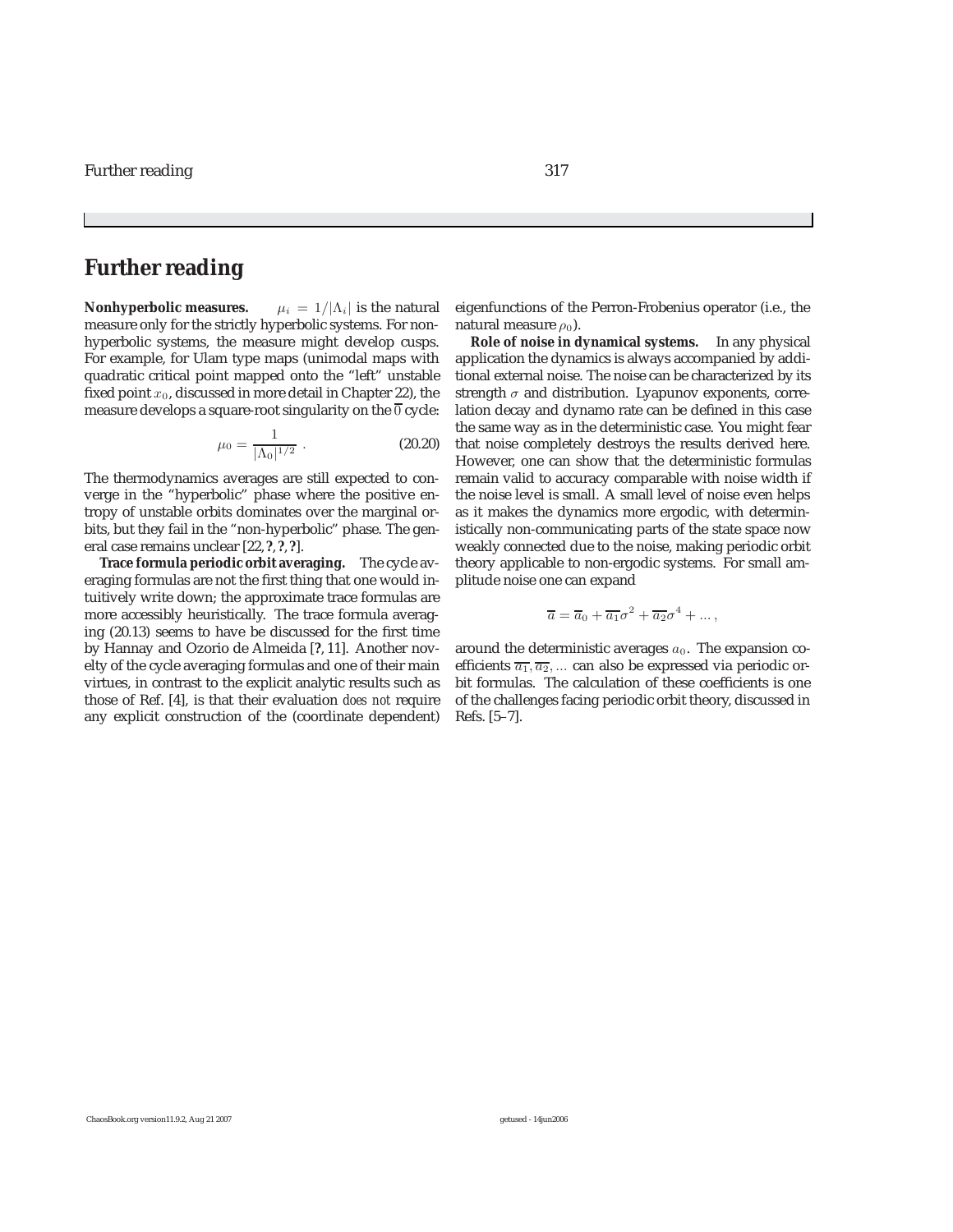318 Exercises

# **Exercises**

- (20.1) **Escape rate of the logistic map.**
	- (a) Calculate the fraction of trajectories remaining trapped in the interval [0, 1] for the logistic map

$$
f(x) = A(1 - (2x - 1)^2), \tag{20.21}
$$

and determine the A dependence of the escape rate  $\gamma(A)$  numerically.

- (b) Work out a numerical method for calculating the lengths of intervals of trajectories remaining stuck for  $n$  iterations of the map.
- (c) What is your expectation about the  $A$  dependence near the critical value  $A_c = 1$ ?<br> **scale map decay.** Compute the second
- (20.2) **Four scale map decay.** largest eigenvalue of the Perron-Frobenius operator for the four scale map

$$
f(x) = \begin{cases} a_1x & \text{if } 0 < x < b_1/a_1 \text{ is prime} \\ (1-b)((x-b/a_1)/(b-b/a_1)) + b & \text{if } b/a_1 < \text{off the } P \text{ error} \\ a_2(x-b) & \text{if } b < x < b + c_1 \text{ if } b \neq 0 \\ (1-b)((x-b-b/a_2)/(1-b-b/a_2)) + b & \text{if } b+b/d_2 < x < b + d_1 \text{ if } b \neq 0 \text{ is odd} \\ (20.22) & \text{if } b+b/d_2 < x < 1. \end{cases}
$$

#### (20.3) **Lyapunov exponents for 1-dimensional maps.**

Extend your cycle expansion programs so that the first and the second moments of observables can be computed. Use it to compute the Lyapunov exponent for some or all of the following maps:

(a) the piecewise-linear flow conserving map, the skew tent map

$$
f(x) = \begin{cases} ax & \text{if } 0 \le x \le a^{-1}, \\ \frac{a}{a-1}(1-x) & \text{if } a^{-1} \le x \le 1. \end{cases}
$$

- (b) the Ulam map  $f(x)=4x(1-x)$
- (c) the skew Ulam map (**??**)

In our numerical work we fix (arbitrarily, the value chosen in Ref. [3])  $b = 0.6$ , so

$$
f(x) = 0.1218 x(1 - x)(1 - 0.6 x)
$$

with a peak at 0.7.

- (d) the repeller of  $f(x) = Ax(1-x)$ , for either  $A = 9/2$  or  $A = 6$  (this is a continuation of Exercise 18.2).
- (e) for the 2-branch flow conserving map

$$
f_0(x) = \frac{h - p + \sqrt{(h - p)^2 + 4hx}}{2h}, \quad x \in [0, p]
$$
\n
$$
f_1(x) = \frac{h + p - 1 + \sqrt{(h + p - 1)^2 + 4h(x - p)}}{2h}, \quad x \in [p, 1]
$$
\n(20.24)

 $a_1x$ <br>if  $0 < x < b/a_1$  of the Perron-Frobenius operator are listed in<br>if  $b/a_2$  of the Perron-Frobenius operator are listed in This is a nonlinear perturbation of  $(h = 0)$ Bernoulli map (21.6); the first 15 eigenvalues  $\mathbf{R\tilde{e}f} \left( \begin{smallmatrix} 1 \ 1 \end{smallmatrix} \right)$  for  $p = 0.8, h = 0.1$ . Use these parameter values when computing the Lyapunov exponent.

> Cases (a) and (b) can be computed analytically; cases (c), (d) and (e) require numerical computation of cycle stabilities. Just to see whether the theory is worth the trouble, also cross check your cycle expansions results for cases (c) and (d) with Lyapunov exponent computed by direct numerical averaging along trajectories of randomly chosen initial points:

- (f) trajectory-trajectory separation (15.27) (hint: rescale  $\delta x$  every so often, to avoid numerical overflows),
- (g) iterated stability (15.32).

 $f(x) = \Lambda_0 x (1-x)(1-bx)$ ,  $1/\Lambda_0 = x_c(1-x_c)(1-bx_c)$  with the periodic orbit theory predictions? oo How good is the numerical accuracy compared

(20.23)

.